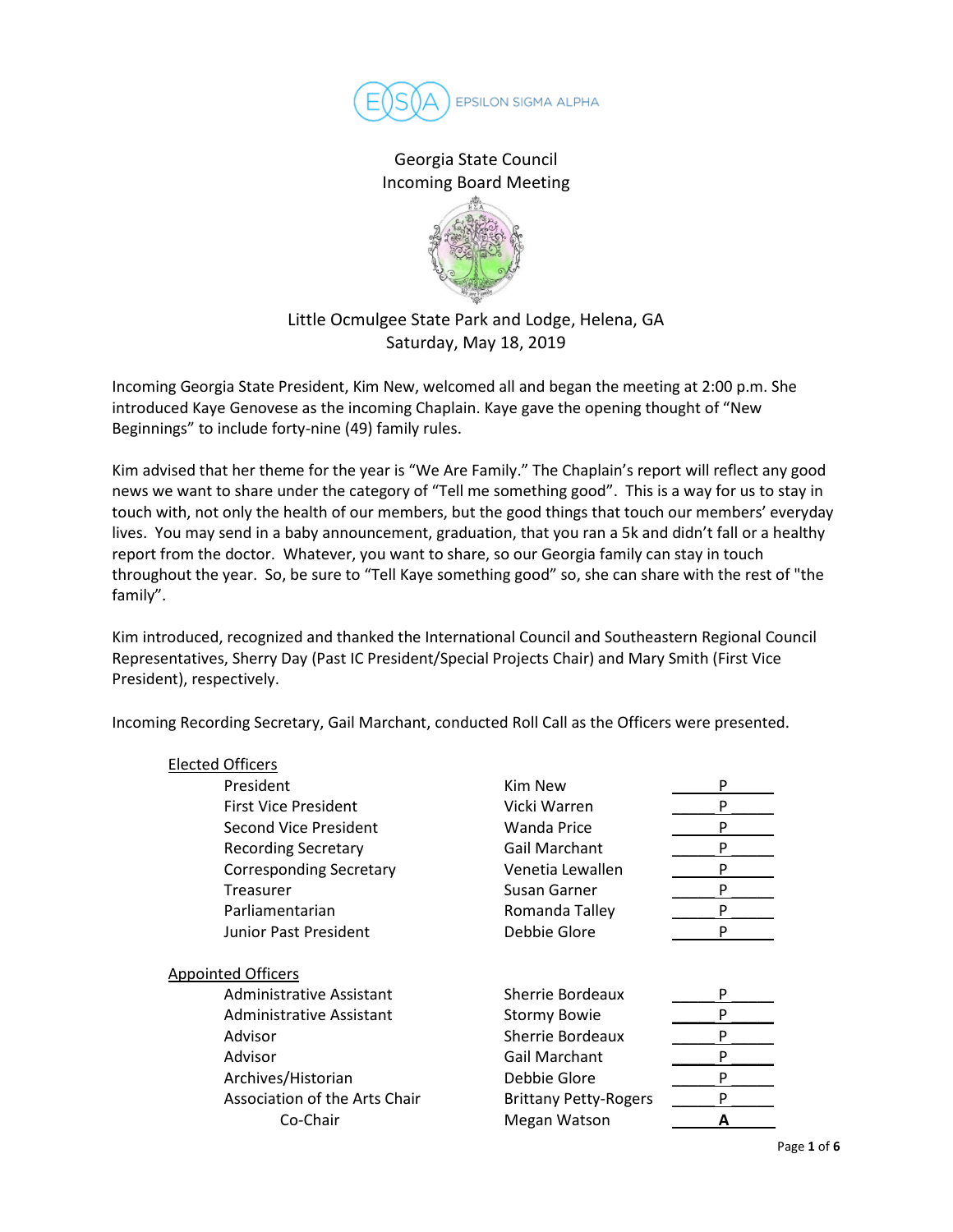| Auditor                           | Donna Moore             | P        |
|-----------------------------------|-------------------------|----------|
| Awards Chair                      | <b>Barbara Eubanks</b>  | P        |
| Co-Chair                          | Joann Cooper            | P        |
| Chaplain                          | Kaye Genovese           | P        |
| <b>Contracts Chair</b>            | Jean Johnson            | P        |
| <b>Committee Members</b>          | Gennie Gilvin           | P        |
|                                   | Susan Knudson           | P        |
|                                   | Karen Smith             | P        |
| <b>Credentials Chair</b>          | Vicki Warren            | P        |
| Co-Chair                          | <b>Beverly Aldridge</b> | P        |
| Disaster Fund                     | Debbie Glore            | P        |
| <b>Easter Seals</b>               | Darlene James           | P        |
| <b>Educational Director</b>       | Teri Jordan             | P        |
| Finance Project Chair             | Susan Knudson           | P        |
| <b>Foundation State Counselor</b> | Pat Griffin             | P        |
| Flag Ceremony                     | Joy Lynn Tynes          | P        |
| <b>Gavelette President</b>        | <b>Frances Lanier</b>   | P        |
| Hope for Heroes Chair             | Ruth Ann Edge           | P        |
| Co-Chair                          | <b>Steve King</b>       | <u>А</u> |
| Co-Chair                          | Sue King                | Α        |
| Installing Officer                | Gail Marchant           | P        |
| Leadership Coordinator/Social     | Susan McVey             | P        |
| Philanthropic                     | <b>Sharon Smoot</b>     | P        |
| Photographer                      | Debbie Lamp'l           | P        |
| Publicity & Social Media          | Debbie Lamp'l           | P        |
| <b>SERC Coordinator</b>           | Debbie Glore            | P        |
| Scrapbook Editor                  | Venetia Lewallen        | P        |
| St Jude Coordinator-Senior        | <b>Frances Jennings</b> | P        |
| Junior                            | <b>Connie Presley</b>   | P        |
| Web Master                        | Gennie Gilvin           | P        |
| <b>Yearbook Chair</b>             | Karen Smith             | P        |
| Committees                        |                         |          |
| <b>Budget</b>                     | Susan Garner            | P        |
|                                   | Vicki Warren            | P        |
|                                   | Susan McVey             | P        |
| By-Laws                           | Romanda Talley          | P        |
|                                   | Debbie Glore            | P        |
|                                   | <b>Kim New</b>          | P        |
| Membership                        | <b>Wanda Price</b>      | P        |
|                                   | Vicki Warren            | P        |
| <b>Minutes</b>                    | Gail Marchant           | P        |
|                                   | Romanda Talley          | P        |
|                                   | <b>Kim New</b>          | P        |
| Nominating                        | Vicki Warren            | P        |
|                                   | Gail Marchant           | P        |
|                                   | Stormy Bowie            | P        |
|                                   |                         |          |
| <b>Meeting Chairs</b>             |                         |          |

## Fall Board/Leadership Pat Griffin Pat Griffin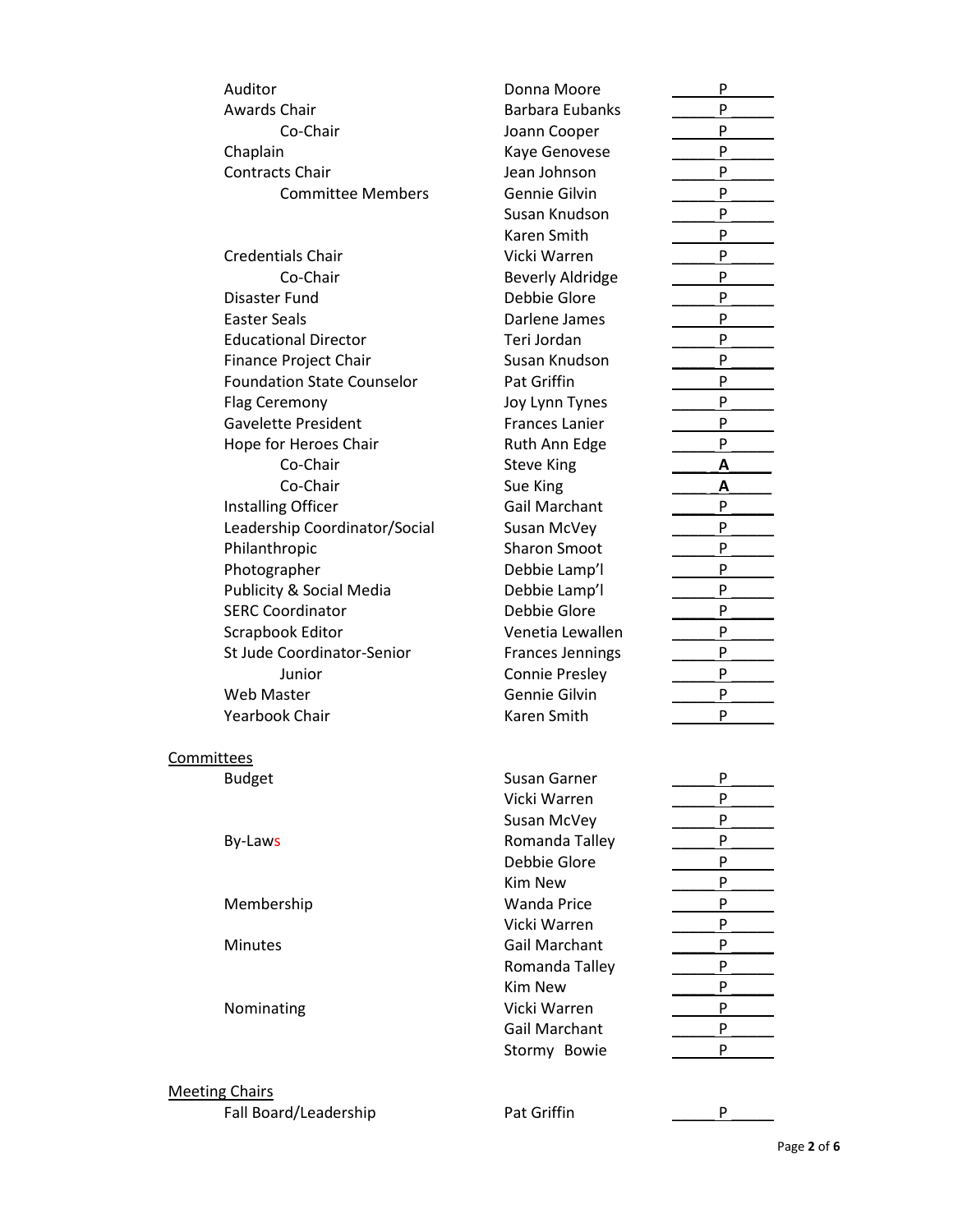| Mid-Year                     | <b>Connie Presley</b>        | P |
|------------------------------|------------------------------|---|
| <b>Convention Chair</b>      | Gail Marchant                | P |
| Co-Chair                     | <b>Stormy Bowie</b>          | P |
| Chapter Presidents (2018-19) |                              |   |
| Alpha Beta                   | Debbie Lamp'l                | P |
| Alpha Delta                  | Tammy Raymaker               | А |
| Alpha Nu                     | <b>Connie Presley</b>        | P |
| Alpha Omega                  | Linda Smith                  | Α |
| Beta Chi                     | <b>Beverly Aldridge</b>      | P |
| Beta Kappa                   | Linda Long                   | P |
| Beta Sigma                   | Kaye Kinnebrew               | Α |
| <b>Beta Theta</b>            | <b>Betsy Briamonte</b>       | А |
| Beta Zeta                    | Joy Lynn Tynes               | P |
| Delta lota                   | Ruth Ann Edge                | P |
| Delta Nu                     | Mary Cooper                  | P |
| Gamma Delta                  | Jean Johnson                 | P |
| Gamma Omega                  | Luanne Langmo                | P |
| Gamma Sigma                  | Marsha Stroud                | A |
| Gamma Zeta                   | <b>Brittany Petty-Rogers</b> | P |
| Kappa Rho                    | Mary Wynn                    | P |
| Sigma Chi                    | <b>Sherry Presley</b>        | P |

Kim provided the following details for her Presidential year:

Theme: ESA… We Are Family Colors: Pink and Lime Green Flowers: Light Pink Rose Symbol: Family Tree Her focus will be on Easter Seals, Hope for Heroes and St Jude Children's Research Hospital.

All Officers and/or Chairs in attendance received notebooks containing duties pertaining to their particular office as copied form the Georgia State Council Bylaws and Standing Rules and Policy Manual. Kim advised all to contact their predecessor to obtain files for the last three years, if applicable. She requested all to review their personal information and to inform her of any changes.

Each Chapter President in attendance was given a copy of her Chapter Roster from last year's Yearbook, with a request to provide her and Yearbook Chair, Karen Smith, updated information. Kim requested the information during the Convention Weekend, but no later than July 15, 2019. Georgia State Council, Epsilon Sigma Alpha International and St. Jude "Dates to Remember" were also included in the notebooks. These dates pertain to upcoming events or functions ranging from June 1, 2019 through May 17, 2020. All State Philanthropic Projects remain the same; St Jude Children's Research Hospital, Easter Seals, Hope for Heroes and Friends of Georgia State Parks.

The ESA Georgia State Council newsletter, "Jaw Ja Jonquil" will be published six (6) times, beginning in June, 2019. Deadlines for article submission to the Corresponding Secretary, Venetia Lewallen is the 15<sup>th</sup> of each publication month. Be sure Venetia has your correct email address. Each month will have a particular theme as follows:

\*June-"Summer days with ESA," send in your best summer memories with ESA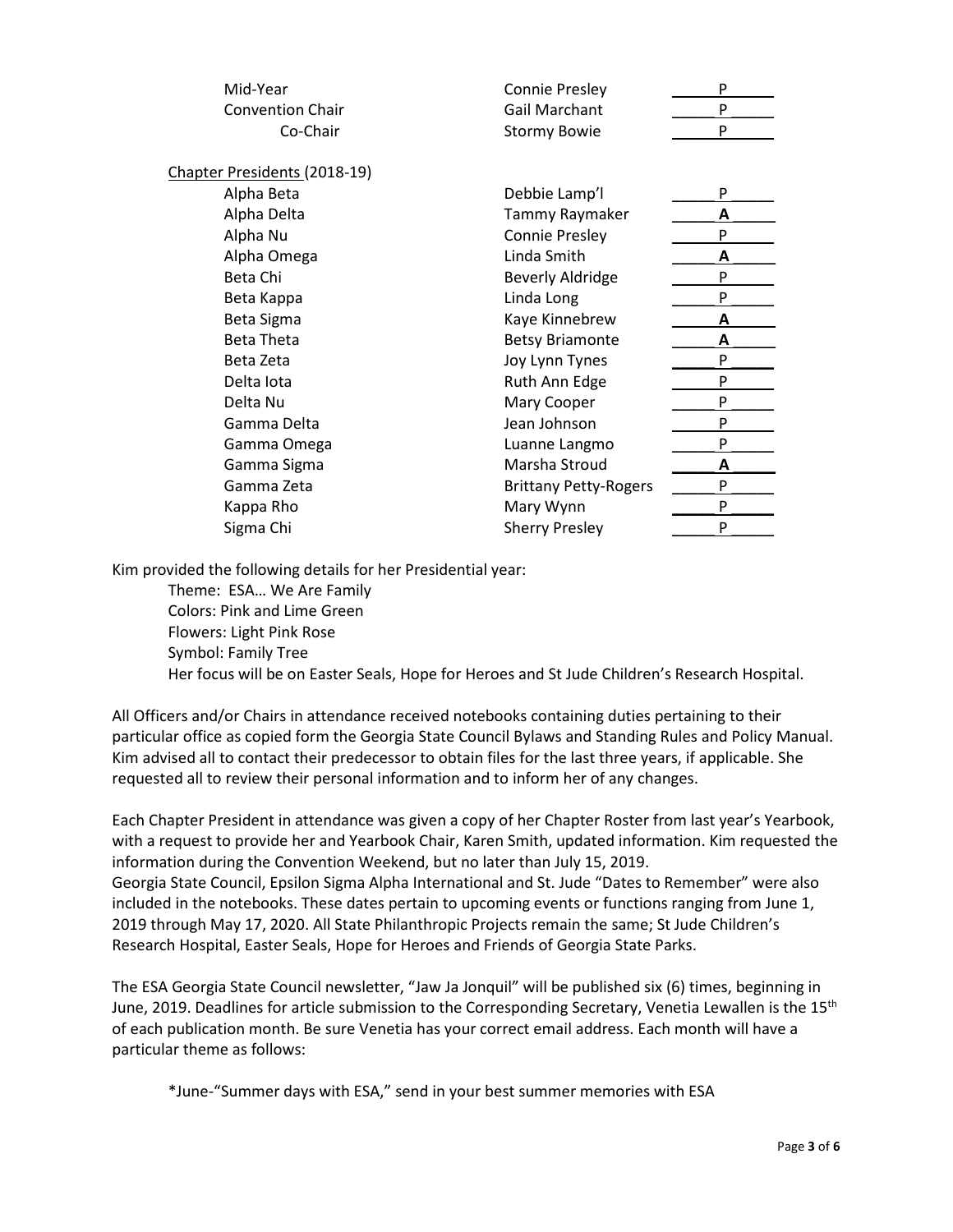\*August "School is in session and it is Picture day," send in pictures from you or your chapters first year with ESA

\*October-"Double, Double Toil and Trouble," share your favorite ESA Halloween or Rush Party \*December-"Santa is Comin' to ESA," share an ESA memory from Christmas Past

\*February-"Candy Grams coming your way for V-Day," send in some love for your sisters or brothers

\*April-"April Showers bring May Flowers," send in your favorite memories of Convention

All Members will email addresses on file will receive the newsletter by email. Others will receive it by U.S. Mail. The newsletter will also be posted on the Georgia ESA website. All members should check to make sure their email addresses are correct.

The following meetings were highlighted:

|               | International Council Convention- "Merriment & Memories" Memphis Style                                                                                                                                                                                                                                  |              |
|---------------|---------------------------------------------------------------------------------------------------------------------------------------------------------------------------------------------------------------------------------------------------------------------------------------------------------|--------------|
| Date:         | July 17-21, 2019                                                                                                                                                                                                                                                                                        |              |
| Hotel:        | Sheraton Memphis Downtown 888-236-2427                                                                                                                                                                                                                                                                  |              |
| Place:        | Memphis, TN                                                                                                                                                                                                                                                                                             |              |
|               | GSC Leadership and Fall Council Meeting- "Believe in Yourself"                                                                                                                                                                                                                                          |              |
| Date:         | September 28-29, 2019                                                                                                                                                                                                                                                                                   |              |
| Place:        | Sewell Mill in Bremen, GA                                                                                                                                                                                                                                                                               |              |
| Hostess:      | Alpha Delta                                                                                                                                                                                                                                                                                             |              |
| Registration: | Donna Moore                                                                                                                                                                                                                                                                                             |              |
|               | (Alpha Beta will host a Convention Fundraiser Saturday, "Bingo and Beans,"<br>September 28, 2019, immediately following Leadership. We will also be<br>celebrating 100 Years of Easter Seals with 100 pennies at the meeting on<br>Sunday. So, start saving your pennies now to bring to Fall Council.) |              |
|               | 2019 Southeastern Regional Council Convention- "ESA Treasurers"                                                                                                                                                                                                                                         |              |
| Date:         | October 25-26, 2019                                                                                                                                                                                                                                                                                     |              |
| Hotel:        | Double Tree by Hilton                                                                                                                                                                                                                                                                                   | 800-331-7919 |
| Place:        | Raleigh, NC                                                                                                                                                                                                                                                                                             |              |
|               | GSC Mid-Year Council Meeting- Hope for Heroes                                                                                                                                                                                                                                                           |              |
| Date:         | February 22, 2020                                                                                                                                                                                                                                                                                       |              |
| Place:        | The Monroe County Club House, Forsyth, GA                                                                                                                                                                                                                                                               |              |
| Hostess:      | Alpha Nu                                                                                                                                                                                                                                                                                                |              |
| Registration: | <b>Connie Presley</b>                                                                                                                                                                                                                                                                                   |              |
|               | (Please bring items for Hope for Heroes to the meeting.)                                                                                                                                                                                                                                                |              |
|               | Georgia State Council Convention- "Ohana" (means "Family" in Hawaiian)                                                                                                                                                                                                                                  |              |
| Date:         | May 15-17, 2020                                                                                                                                                                                                                                                                                         |              |
| Hotel:        | Hilton Atlanta/Marietta Conference Center                                                                                                                                                                                                                                                               | 888-685-2500 |
| Place:        | Marietta, GA                                                                                                                                                                                                                                                                                            |              |
| Hostess:      | Alpha Beta                                                                                                                                                                                                                                                                                              |              |
| Registration: | <b>Gail Marchant</b>                                                                                                                                                                                                                                                                                    |              |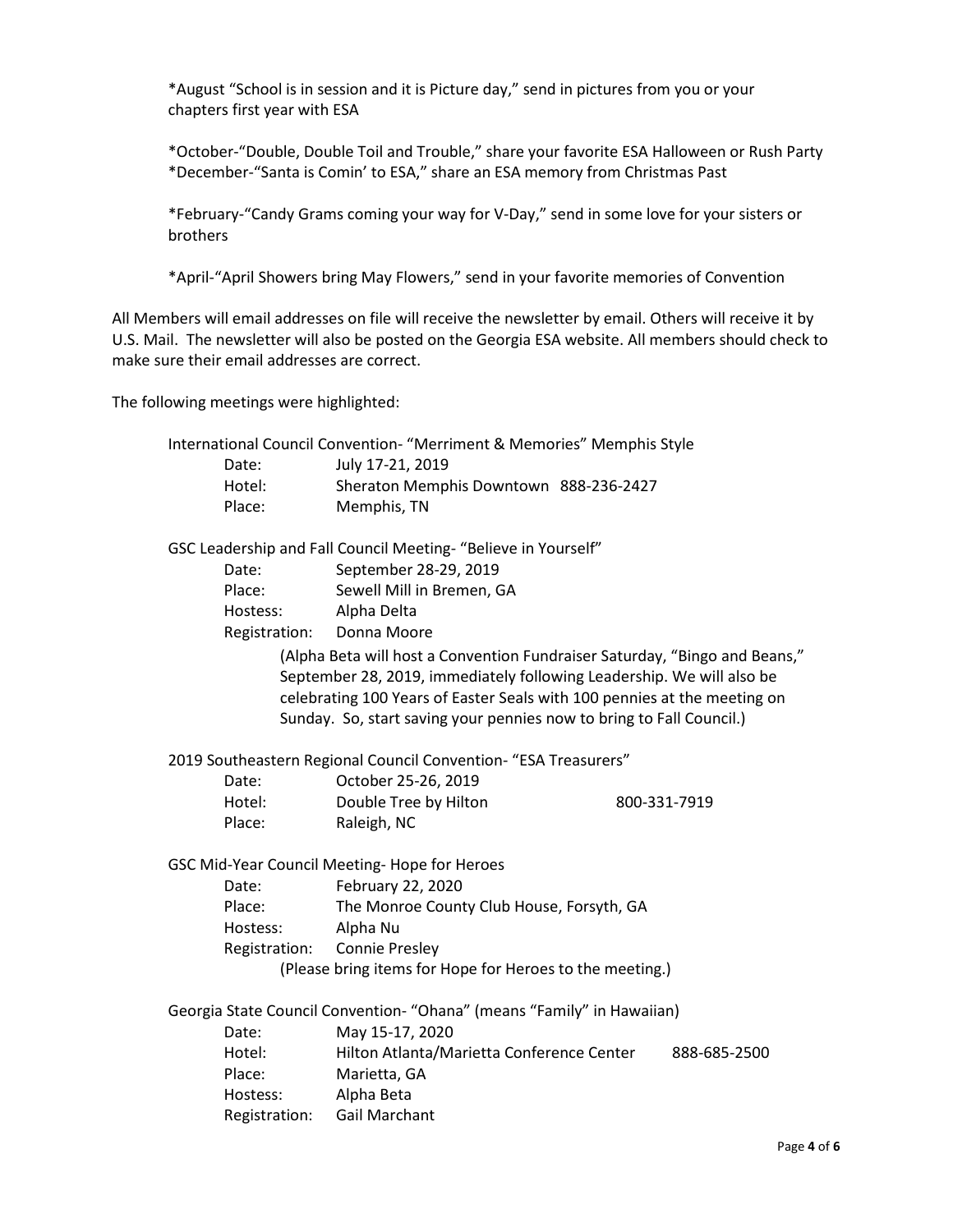## (Please bring items for St. Jude to the convention.)

Kim gave a report on her attendance to IC Leadership earlier this year. She related of meeting lots of "feisty folks" and had an awesome time. Particular information, some with time constraints, she wanted to share are listed below:

- 1. 2019 IC Convention Registration deadline was May 1, 2019. Details were also given in reference to the St. Jude IC Challenge at the IC Convention in Memphis and of the online St. Jude "Volunteer Management System."
- 2. IC Council Fundraiser is the raffle tickets, "Be a Gem." Tickets may be purchased for: \$25.00 - Winner will share 10% of the proceeds \$50.00 - Winner will share 15% of the proceeds \$100.00 - Winner will share 25% of the proceeds The tickets were provided.
- 3. "Walking in Memphis" IC Challenge will be on the St. Jude Campus this year. To be eligible to attend, a donation of \$200.00 is due before May 1, 2019. The forms may be found online at: epsilonsigmaalpha.org/IC Challenge.

There are several gifts you can earn: \$200.00 donation will get you invited to the IC Challenge and a t-shirt; \$500.00 donation will earn you an ESA Mug; \$1000.00 donation will earn you a backpack/cooler. The website has all the information you will need for this event.

- 4. IC Treasurer gave us a note that all State Chapters, Districts and Regions must pay by August 1, 2019. This will change next year to May 31, 2020, so be sure you let your chapter treasurers note this change in dues date.
- 5. One of SERC's Fundraisers this year is a 50/50 Raffle Tickets. State themed decorated Christmas trees will also be decorated with gift cards provided by each state. These will be raffled as a second Fundraiser. Gift cards will be collected at Leadership in September.
- 6. ESA turns 90 this year. Founders Day is May 1st. If you sponsor a pledge between March 1st and May 1st, you both will receive matching ESA RFID wallets. They are also asking for #ESAThenandNow pictures. It should be a picture of you when you pledged in ESA with a current picture of you beside it. This is to celebrate members. You could post the picture on social networks with the subject line: #ESAThenandNow.
- 7. Executive Director, Charlotte Carloni, has created an "ESA Chapter Membership Guide". It is a great way to check in with your chapter to see if everyone is on the same page and how to get there if you're not. This guide may be accessed at: epsilsonsigmaalpha.org/chapterguide.
- 8. Rich Peterson with ALSAC introduced us to the "Volunteer Management System". This is a software tool enabling members to track their volunteer efforts and opportunities. Rich says the more we utilize this software, the more money will be put into it to track even more things. Wouldn't it be great to sign up for events like the "Dream home" and be able to automatically track your volunteer hours towards St Jude for each year? Currently, you must sign up for an event before you can register on the eRecruiter portal. (This is where your personal information as a volunteer will be stored). Rich is looking for ESA member input to make this program even more user friendly. Go to: volunteer.stjude.org to sign-up for an event